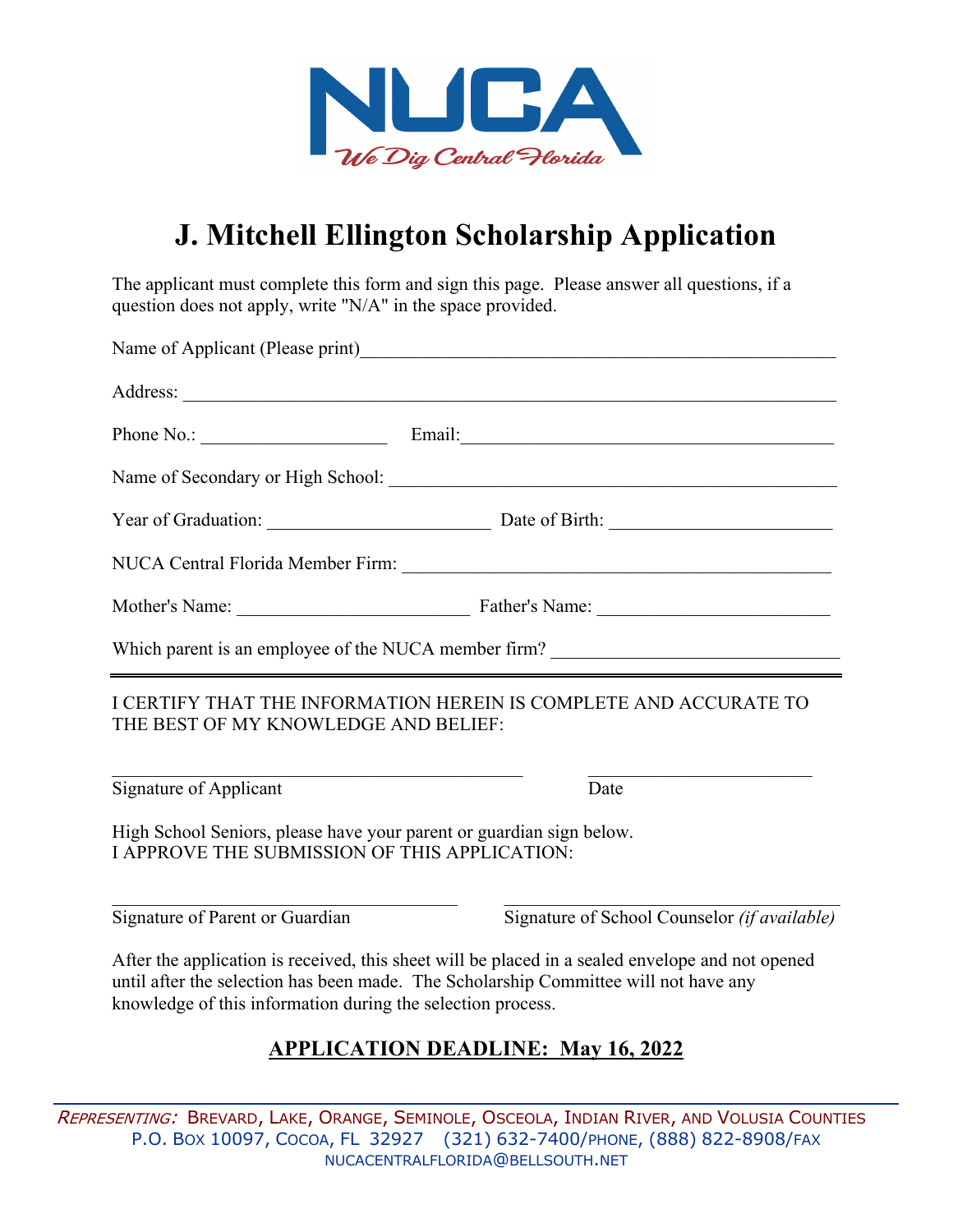Application No. 2

### **I. General Information**

\* If the space provided for answers is not adequate, please use additional sheet as necessary.

Name and address of high school:  $\blacksquare$ 

Year of Graduation: \_\_\_\_\_\_\_\_\_\_\_\_\_\_\_\_\_\_\_\_\_\_\_\_\_\_\_\_\_\_\_\_\_\_\_\_\_\_\_\_\_\_\_\_\_\_\_\_\_\_\_\_\_\_\_\_\_\_\_\_\_

If you graduated before this year, briefly describe what you have been doing since you left high school:

 $\mathcal{L}_\mathcal{L} = \mathcal{L}_\mathcal{L} = \mathcal{L}_\mathcal{L} = \mathcal{L}_\mathcal{L} = \mathcal{L}_\mathcal{L} = \mathcal{L}_\mathcal{L} = \mathcal{L}_\mathcal{L} = \mathcal{L}_\mathcal{L} = \mathcal{L}_\mathcal{L} = \mathcal{L}_\mathcal{L} = \mathcal{L}_\mathcal{L} = \mathcal{L}_\mathcal{L} = \mathcal{L}_\mathcal{L} = \mathcal{L}_\mathcal{L} = \mathcal{L}_\mathcal{L} = \mathcal{L}_\mathcal{L} = \mathcal{L}_\mathcal{L}$ 

**Please attach your most recent transcript to this application.** *(may be complete transcript through December, 2021)* **This is a requirement in applying. Be certain that the transcript is an original, or have your Guidance Counselor sign the transcript.**

Name and address of the school you intend to enroll in for the next academic year:

| Have you been accepted?             |
|-------------------------------------|
| How long is the course of study?    |
|                                     |
|                                     |
|                                     |
| What are your plans for the summer? |
|                                     |
|                                     |

Have you been notified, or do you expect, that you will receive any other grants, scholarships, or financial aid? If yes, give source and amount:

 $\mathcal{L}_\mathcal{L} = \mathcal{L}_\mathcal{L} = \mathcal{L}_\mathcal{L} = \mathcal{L}_\mathcal{L} = \mathcal{L}_\mathcal{L} = \mathcal{L}_\mathcal{L} = \mathcal{L}_\mathcal{L} = \mathcal{L}_\mathcal{L} = \mathcal{L}_\mathcal{L} = \mathcal{L}_\mathcal{L} = \mathcal{L}_\mathcal{L} = \mathcal{L}_\mathcal{L} = \mathcal{L}_\mathcal{L} = \mathcal{L}_\mathcal{L} = \mathcal{L}_\mathcal{L} = \mathcal{L}_\mathcal{L} = \mathcal{L}_\mathcal{L}$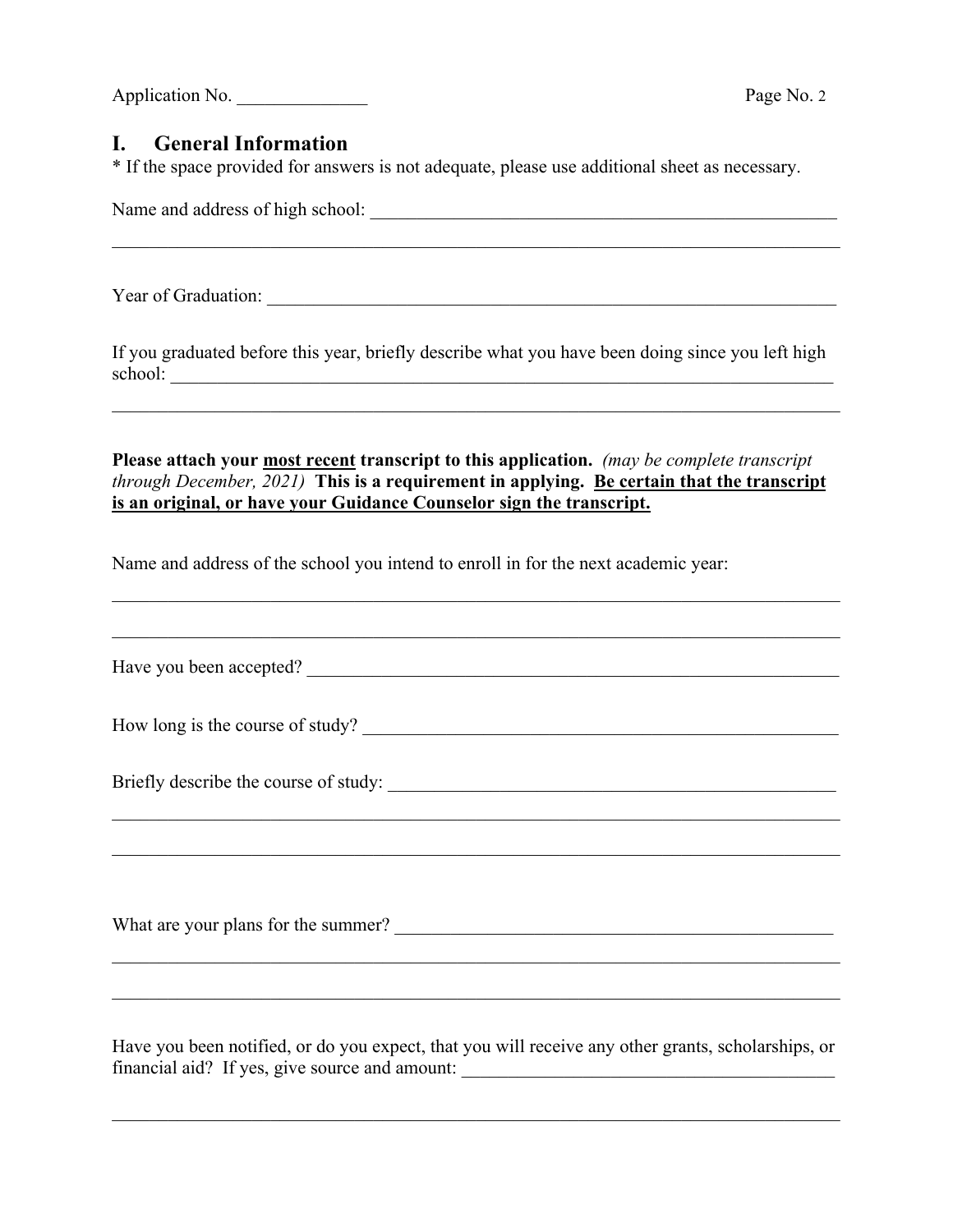## II. Academic and Extra Curricular Information

| What course of study have you followed in high school (e.g., college preparatory, business,                                                                                         |
|-------------------------------------------------------------------------------------------------------------------------------------------------------------------------------------|
|                                                                                                                                                                                     |
|                                                                                                                                                                                     |
| Have you taken the College Board Examinations (ACT/SAT)? _________________<br>If "yes", list the subjects and scores<br><u> 1989 - Johann Stoff, amerikansk politiker (d. 1989)</u> |
| List honors, awards, prizes or distinctions received: ___________________________                                                                                                   |
|                                                                                                                                                                                     |
| What activities in school, other than sports, have you participated in? List any offices you have                                                                                   |
|                                                                                                                                                                                     |
| Describe any other group activities in the community in which you have participated and list any                                                                                    |
|                                                                                                                                                                                     |